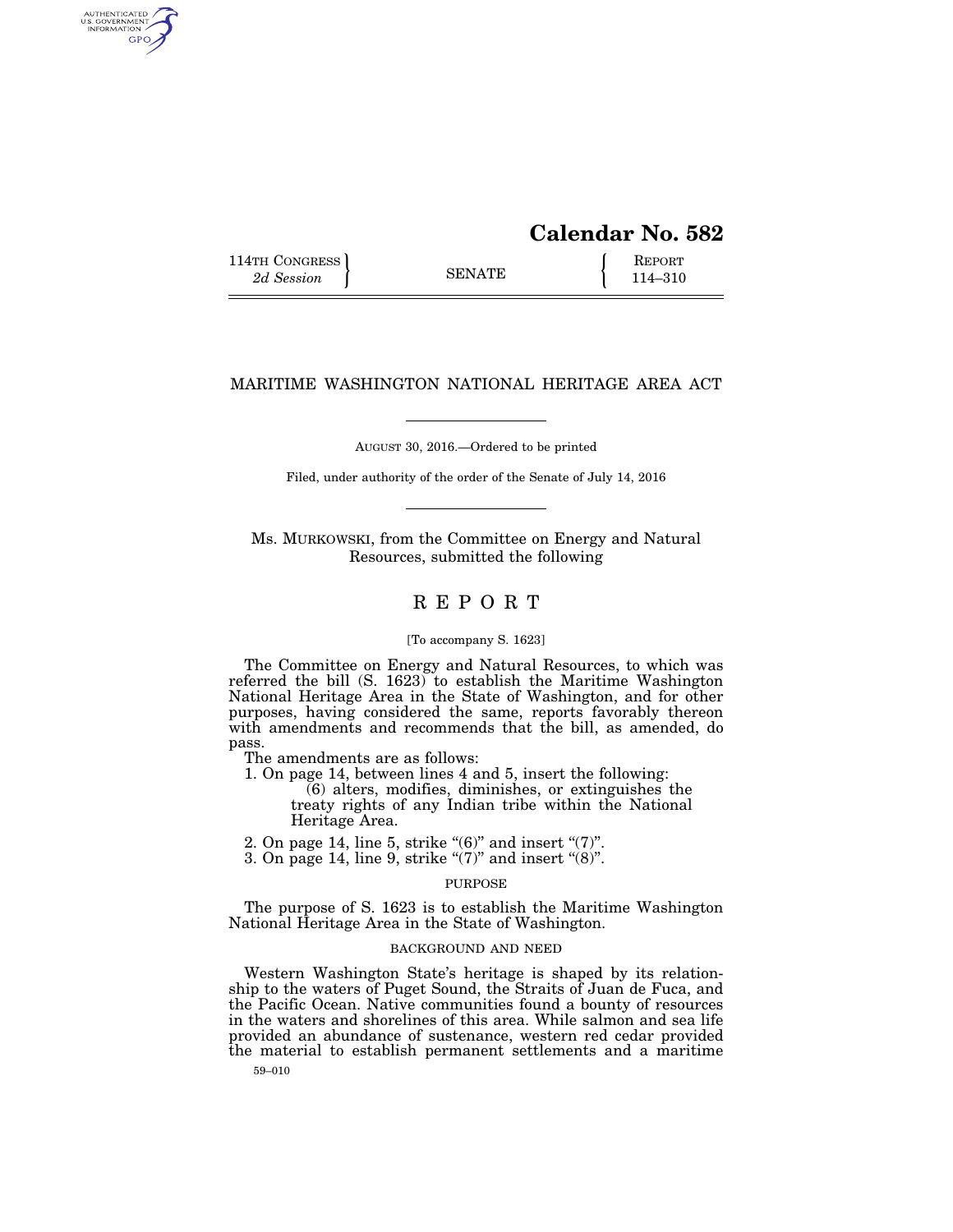culture. Canoe culture allowed an extensive trade and social network to develop throughout the region, which was reliant on these open waterways. The very resources that provided for native peoples to thrive also attracted European and American explorers and settlers.

Following the settlement of the international boundary between British North America and the United States west of the Rocky Mountains, in 1846, European American settlements began to gain strength. The timber industry spurred these settlements and the transformation of the region from a backwater to a center of maritime commerce. Pacific Northwest ships helped supply the Klondike Gold Rush. Lumber shipped from the region helped rebuild San Francisco after the earthquake of 1906 and was exported throughout the world.

Shipyards followed soon after a spike in lumber exports. In fact, the history of ship building—both civilian and military—highlights a major economic activity of the region today. Naval activity at Bremerton, Bangor, and Everett provide a vital connection to the region's maritime past.

Today, the region continues to be tied to its saltwater heritage both in commerce and recreation. In 2010, the Washington State Department of Archeology and Historic Preservation undertook a feasibility study of the designation of a national heritage area to preserve and promote this heritage. Designation of a National Heritage Area and a coordinating organization would allow for the significant number of maritime resources (e.g., museums and interpretive centers, historic vessels, maritime education centers, lighthouses and locks, waterfronts, and public spaces, etc.) to actively develop opportunities for visitors.

# LEGISLATIVE HISTORY

S. 1623 was introduced in the Senate by Senators Cantwell and Murray on June 18, 2015. The Subcommittee on National Parks held a hearing on the measure on June 15, 2016.

Representative Kilmer introduced similar legislation in the House of Representatives, H.R. 2833, on June 18, 2015.

In the 113th Congress, Senators Cantwell and Murray introduced similar legislation, S. 2576, on July 9, 2014. A hearing was held by the Subcommittee on National Parks on July 23, 2014 (S. Hrg. 113–493). The authorization to establish the Maritime Washington National Heritage Area was included as part of the text of S. 2602, which was ordered reported by the Senate Committee on Energy and Natural Resources on November 13, 2014 (S. Rept. 113–300).

The Committee on Energy and Natural Resources met in open business session on July 13, 2016, and ordered S. 1623 favorably reported as amended.

#### COMMITTEE RECOMMENDATION

The Senate Committee on Energy and Natural Resources, in open business session on July 13, 2016, by a majority voice vote of a quorum present, recommends that the Senate pass S. 1623, if amended as described herein. Three Senators requested that their vote be recorded as follows: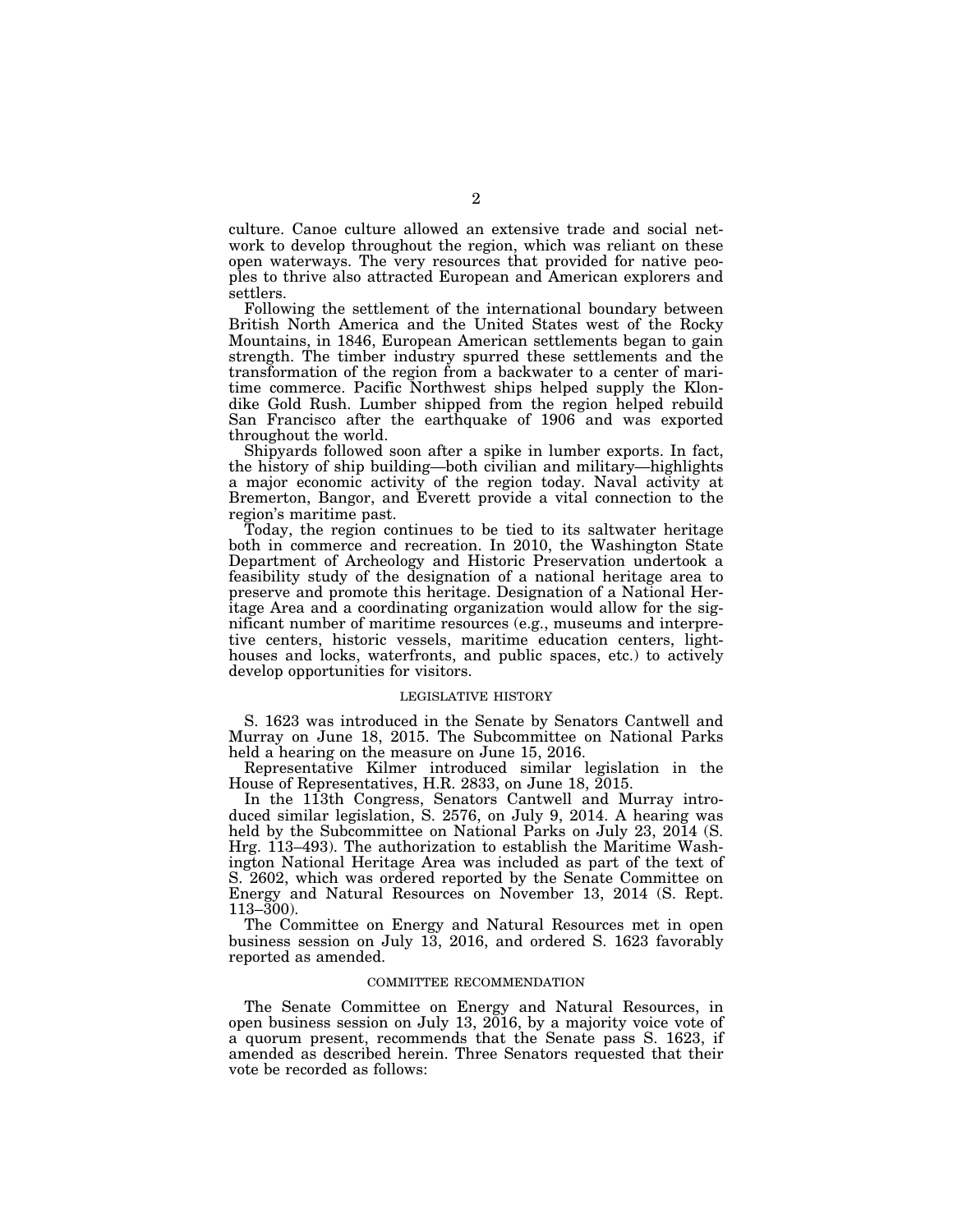NAYS Mr. Barrasso Mr. Risch Mr. Lee

#### COMMITTEE AMENDMENTS

During its consideration of S. 1623, the Committee adopted amendments clarifying that nothing in this Act alters, modifies, diminishes, or extinguishes the treaty rights of any Indian tribe within the National Heritage Area.

#### SECTION-BY-SECTION ANALYSIS

*Section 1. Short title* 

Section 1 contains the short title.

# *Section 2. Definitions*

Section 2 contains key definitions.

# *Section 3. Maritime Washington National Heritage Area*

Section 3(a) establishes the Maritime Washington National Heritage Area in the State of Washington.

Subsection (b) identifies the boundaries of the National Heritage Area and authorizes the boundaries' revision if the revision is proposed in the management plan approved by the Secretary and placed on file.

Subsection (c) requires the map to be on file for public inspection in the offices of the National Park Service (NPS) and the local coordinating entity.

Subsection (d) deems the Washington Trust for Historic Preservation as the local coordinating entity for the National Heritage Area.

#### *Section 4. Management plan*

Section 4(a) requires the local coordinating entity to submit to the Secretary a proposed management plan for the National Heritage Area for approval no later than three years after the date of enactment of this Act.

Subsection (b) sets forth the management plan's requirements to include an integrated and cooperative approach for protection and interpretation of the natural, cultural, historic, scenic, and recreational resources of the National Heritage Area and the consideration of State and local plans, such as inventories of property resources, related themes, and significance of the property. The management plan must also include a resource inventory and produce comprehensive policies, strategies, and recommendations for funding and management of the National Heritage Area. In addition, in the management plan the local coordinating entity must develop actions that government, private organizations, and individuals agree to take to protect and manage the National Heritage Area and produce an implementation program. The management plan is also further required to identify funding sources and account for Federal, State, and local programs to carry out the management plan, including the role of the NPS.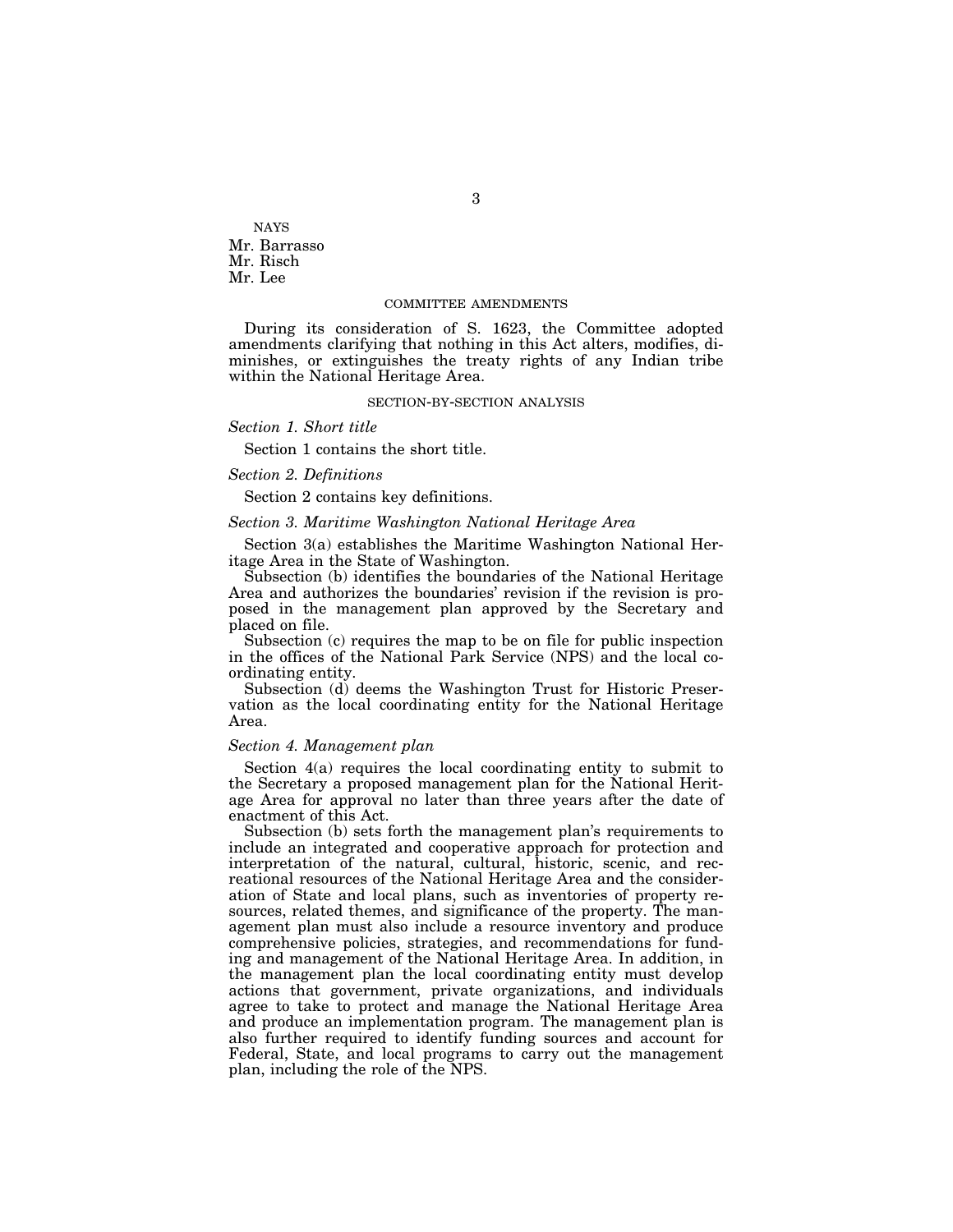Subsection (c) establishes a deadline of three years after the date of the Act's enactment for the local coordinating entity to provide the proposed management plan to the Secretary in order to be eligible for additional funding under the Act.

Subsection (d) directs the Secretary, in consultation with the State, to approve or disapprove the management plan no later than 180 days after receipt from the local coordinating entity. This section sets forth criteria that the Secretary must consider in evaluating the proposed management plan, including whether the local coordinating entity is representative of the diverse interests of the National Heritage Area, whether adequate opportunity for public involvement was provided, and whether the proposal's implementation would result in the adequate protection of the National Heritage Area. If the Secretary disapproves the proposal, the local coordinating entity will be advised in writing, with recommendations for revision of the management plan, and the Secretary is required to review the revised management plan within 180 days after receipt. The Secretary has the discretion to approve or disapprove substantive amendments to the management plan and the local coordinating entity may use Federal funds to carry out any amendments to the plan upon the Secretary's approval.

#### *Section 5. Administration*

Section 5(a) authorizes the Secretary, acting through the local coordinating entity, to make grants; enter into cooperative agreements; engage qualified staff; accept money or services from any source, including those provided under any other Federal law or program; enter into contracts for goods or services; and serve as a catalyst for any other activity that furthers the purposes of the National Heritage Area and is consistent with the management plan.

Subsection (b) requires the local coordinating entity to prepare and submit the management plan to the Secretary and to assist local government entities, regional planning organizations and nonprofit organizations in implementing the approved management plan. In preparing and implementing the management plan, the local coordinating entity must consider diverse interests and conduct public meetings at least semiannually. The local coordinating entity is further required to prepare and submit an annual report to the Secretary for any year for which Federal funds have been received. The report must include all expenses, activities, income, expenditures, and matching funds that are in support of the National Heritage Area. The local coordinating entity will require any organizations receiving funds to also make available to the Secretary all records concerning the expenditure of the funds.

Subsection (c) prohibits the local coordinating entity from using Federal Funds to acquire real property or any interest in real property.

#### *Section 6. Relationship to other federal agencies*

Section 6(a) states that the Act does not affect the authority of a Federal agency to provide technical or financial assistance under any other law.

Subsection (b) encourages the head of any Federal agency to consult and coordinate with the Secretary and the local coordinating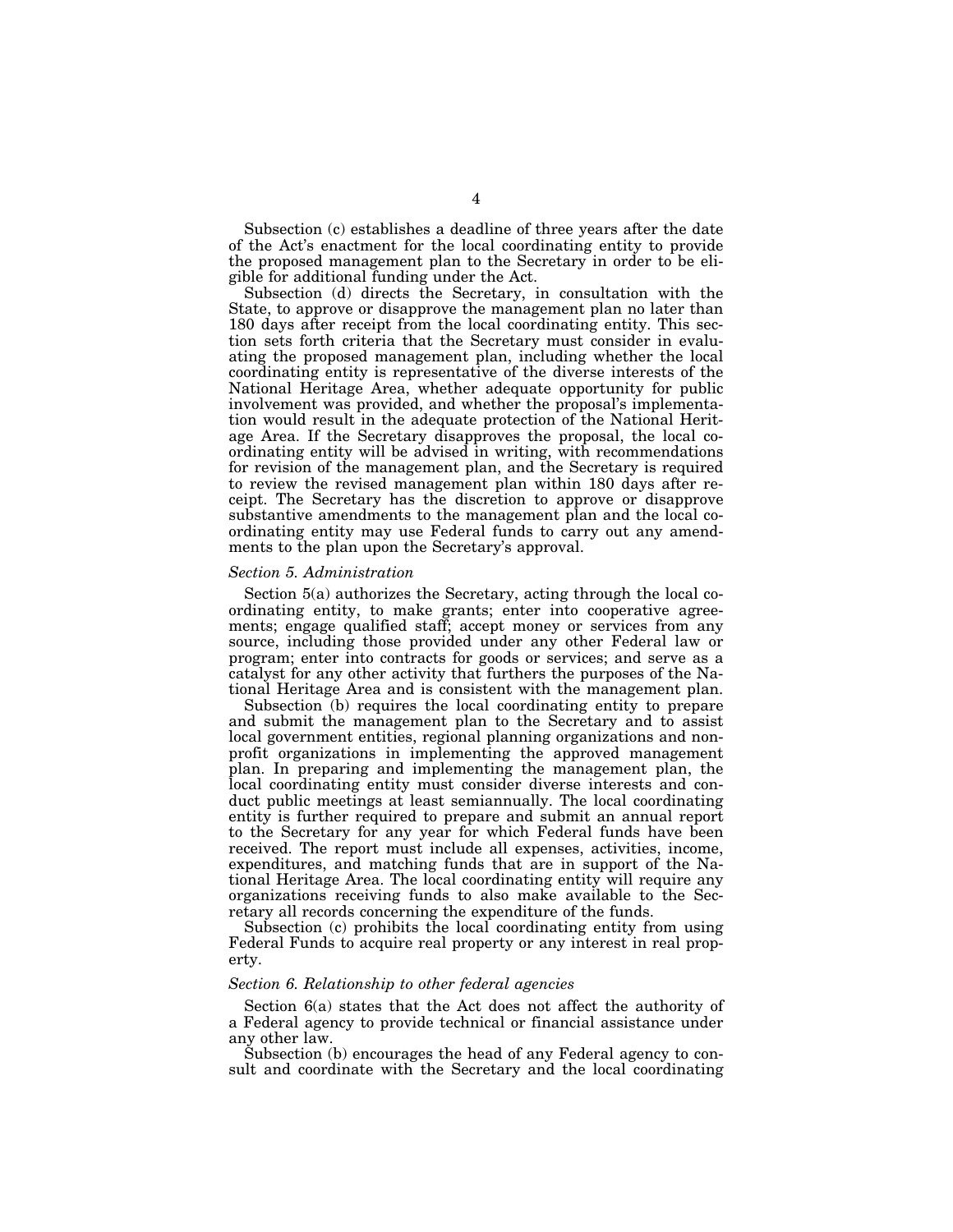entity in planning activities that may have an impact on the National Heritage Area.

Subsection (c) affirms that any law or regulation authorizing a Federal agency to manage or use Federal land under the jurisdiction of the Federal agency is not modified, altered, or amended by this Act.

#### *Section 7. Private property and regulatory protections*

Section 7 specifies that nothing in the Act abridges the rights of property owners and that property owners are not required to permit public access to their property; modify use or public access of property under any Federal, State, or local law; alter any duly adopted land use regulation, use plan, or regulatory authority; transfer any land use or regulatory authority to the local coordinating entity; authorize or imply the reservation of water or water rights; modify, diminish, or extinguish the reserved treaty rights of any Indian tribe within the National Heritage Area; affect the jurisdiction of the State to manage fishing and hunting within the National Heritage Area; or create any liability to any person injured on private property.

#### *Section 8. Evaluation and report*

Section 8(a) tasks the Secretary with conducting an evaluation and preparing a report of the accomplishments of the National Heritage Area not later than 3 years before the termination date of Federal funding.

Subsection  $(b)$  states that the evaluation components should include a progress assessment of the local coordinating entity; an analysis of investments, including funding made by Federal, State, tribal, and local government and private entities; and a review of the management and partnership structure for sustaining the National Heritage Area.

Subsection (c) requires the Secretary to submit a report to the Committee on Energy and Natural Resources of the Senate and the Committee on Natural Resources of the House of Representatives that describes the findings and conclusions of the evaluation along with recommendations for the future role of the NPS with respect to the National Heritage Area.

#### *Section 9. Authorization of appropriations*

Section 9(a) authorizes \$10 million to be appropriated, of which not more than \$1 million may be authorized to be appropriated for any fiscal year to carry out the Act.

Subsection (b) denotes that amounts made available shall remain available until expended.

Subsection (c) requires not more than a 50 percent share of non-Federal funding or in-kind contributions of goods or services for any activity under the Act.

Subsection (d) specifies that the authority of the Secretary to provide assistance for this Act terminates 15 years after the Act is enacted.

#### COST AND BUDGETARY CONSIDERATIONS

The Congressional Budget Office estimate of the costs of this measure has been requested but was not received at the time the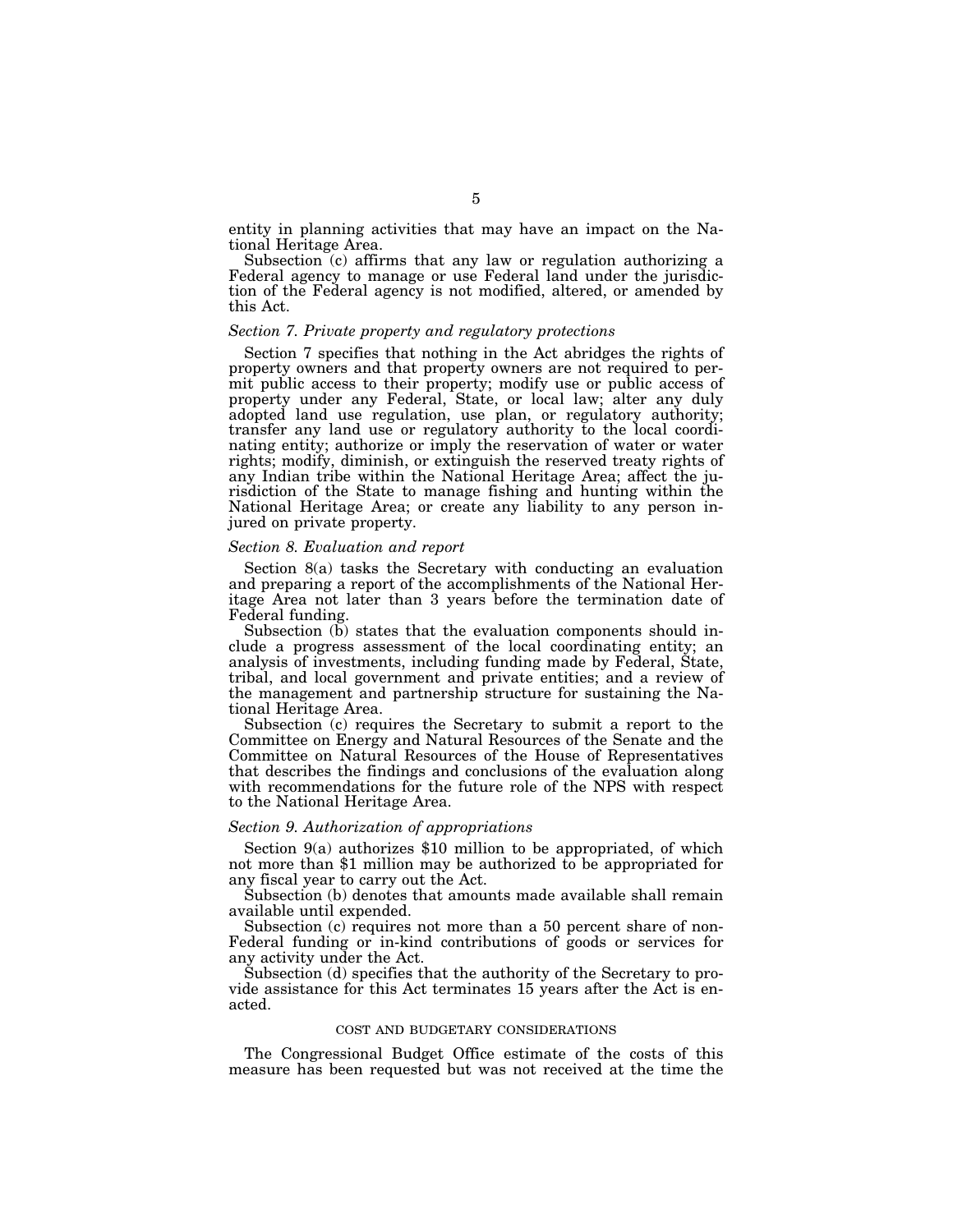report was filed. When the Congressional Budget Office completes its cost estimate, it will be posted on the internet at *www.cbo.gov*.

#### REGULATORY IMPACT EVALUATION

In compliance with paragraph 11(b) of rule XXVI of the Standing Rules of the Senate, the Committee makes the following evaluation of the regulatory impact which would be incurred in carrying out S. 1623. The bill is not a regulatory measure in the sense of imposing Government-established standards or significant economic responsibilities on private individuals and businesses.

No personal information would be collected in administering the program. Therefore, there would be no impact on personal privacy.

Little, if any, additional paperwork would result from the enactment of S. 1623, as ordered reported.

#### CONGRESSIONALLY DIRECTED SPENDING

S. 1623, as ordered reported, does not contain any congressionally directed spending items, limited tax benefits, or limited tariff benefits as defined in rule XLIV of the Standing Rules of the Senate.

# EXECUTIVE COMMUNICATIONS

The testimony provided by the NPS at the June 15, 2016, Subcommittee on National Parks hearing on S. 1623, follows:

STATEMENT OF DR. STEPHANIE TOOTHMAN, ASSOCIATE DI-RECTOR CULTURAL RESOURCES, PARTNERSHIPS, AND SCIENCE, NATIONAL PARK SERVICE, DEPARTMENT OF THE INTERIOR

Mr. Chairman, thank you for the opportunity to present the Department of the Interior's views on S. 1623, a bill to establish the Maritime Washington National Heritage Area in the State of Washington.

The Department supports the enactment of S. 1623, as the proposed Maritime Washington National Heritage Area has been found to meet the National Park Service's interim criteria for designation as a national heritage area.

However, along with designating any new national heritage areas, the Department recommends that Congress pass national heritage area program legislation. There are currently 49 designated national heritage areas, yet there is no authority in law that guides the designation and administration of these areas. Program legislation that establishes criteria to evaluate potentially qualified National heritage areas and a process for the designation, funding, and administration of these areas would provide a muchneeded framework for evaluating proposed national heritage areas. It would offer guidelines for successful planning and management, clarify the roles and responsibilities of all parties, and standardize timeframes and funding for designated areas. The Department also notes that newlyauthorized national heritage areas will compete for limited resources in the Heritage Partnership Program. The President's FY17 Budget proposes \$9.4 million for the current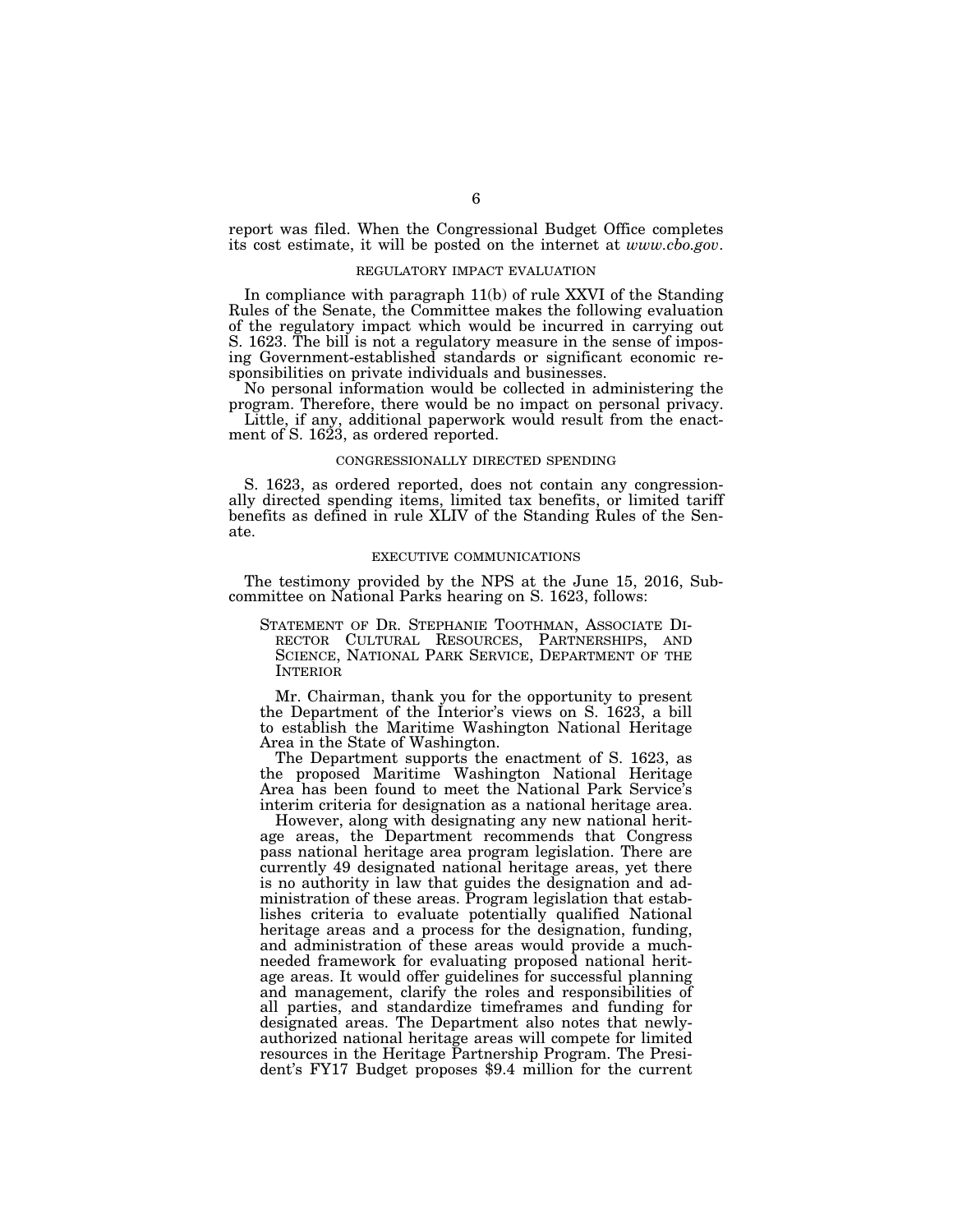49 areas. The authorization of additional national heritage areas will leave less funding for each individual national heritage area.

The proposed area includes land that is as located within one-quarter mile landward of the shoreline in the counties of Whatcom, Skagit, Snohomish, San Juan, Island, King, Pierce, Thurston, Mason, Kitsap, Jefferson, Clallam, and Grays Harbor, approximately 3,000 linear miles of a "Salt Water Coast." The proposed local coordinating entity for the Maritime Washington National Heritage Area would be the Washington Trust for Historic Preservation. A *Feasibility Study for a Washington State National Maritime Heritage Area* was completed by the Washington Department of Archaeology and Historic Preservation in April 2010. The National Park Service conducted a review of the study for consistency with the interim *National Heritage Area Feasibility Study Guidelines*, and with a subsequent revised Statement of Importance and boundary justification submitted March 5, 2012, and found that the area meets these criteria for national heritage area designation. The Washington Trust for Historic Preservation was informed of this decision in a letter on June 5, 2012.

The proposed Maritime Washington National Heritage Area stretches from northern ports in Bellingham and Blaine to the protected harbors of Aberdeen and Hoquiam. The landscape tells the stories of a rich Native American civilization, development of the farthest territorial corner of the United States, of gold rushers and shipbuilders, and of a gateway to Alaska, Asia and the seaports of the world.

Living between steep glacier-clad mountain ranges and a temperate saltwater shoreline, native people built a complex culture around canoe routes and salmon cycles. By the late 18th century, the region was being mapped and named by Spanish, English, and Russian explorers in the interest of science and the pursuit of colonial empire. After the 49th parallel was established as the nation's northern border in 1846, this new corner of the country entered a dramatic period of social, political and military development. The vast conifer forests were easily accessible for timber production, and the coastal geography made possible its transportation to the developing American west. The timber trade and abundant marine resources, especially salmon, of the San Juan de Fuca straight, the Puget Sound and the Pacific Ocean attracted American, European and Pan-Asian settlers who provided the labor for thriving port economies in Port Angeles, Port Townsend, and Port Gamble.

At the heart of the heritage area is the greater Puget Sound, a system of interconnected marine waterways, harbors, bays and inlets that wet the shores of the San Juan Archipelago and the many waterfront towns, cities, and ports that have grown up here over time. The naval facilities on Puget Sound have built and repaired vessels in our fleet for over a century. Even today the region relies on the